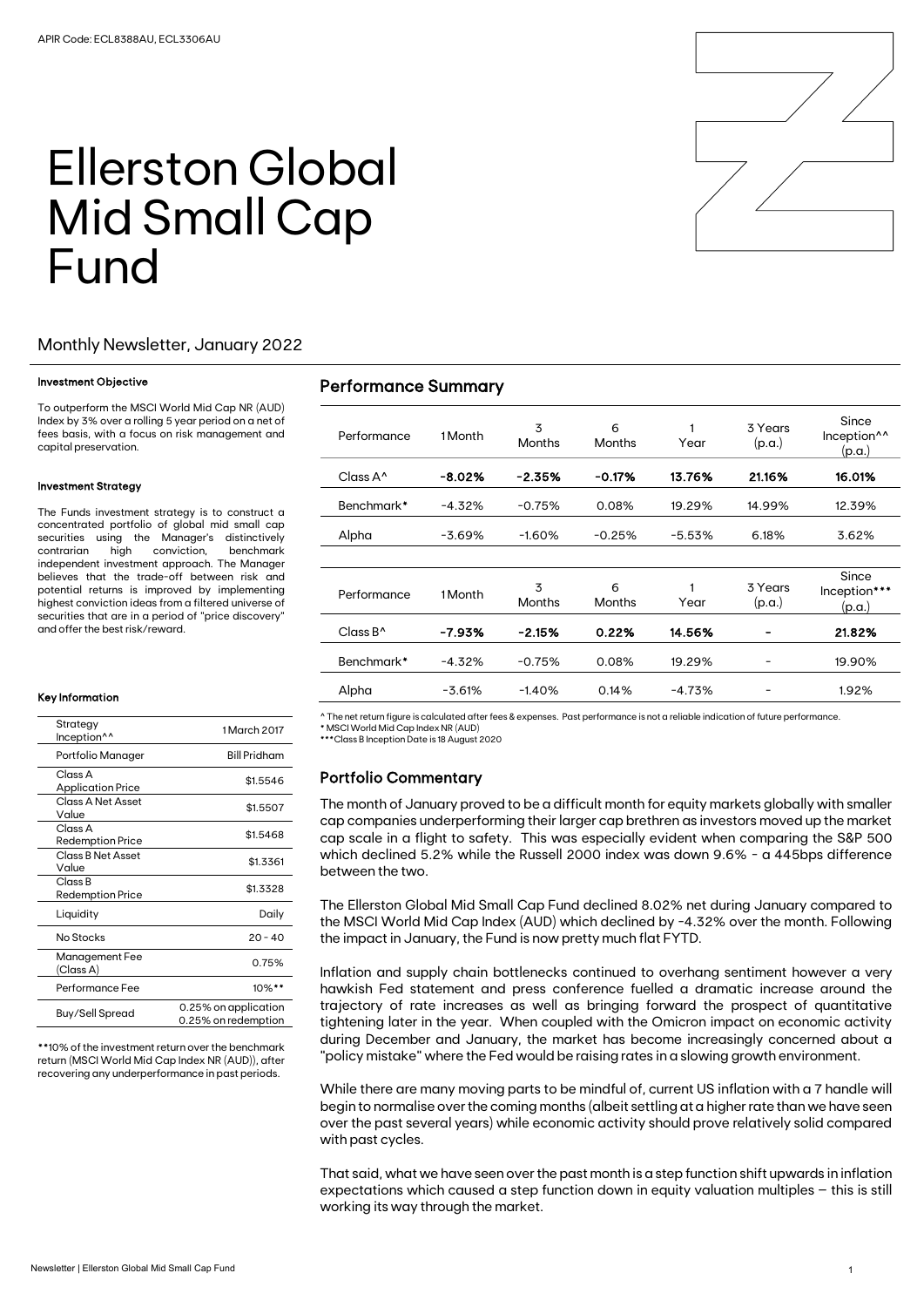The portfolio's top contributors for the month Comerica Bank, Webster Financial and hedging added 83bps to performance while Tempur Sealy, Cellnex Telecom and Azek detracted 236bps. While we were disappointed with the short-term performance in January, it is always important to focus on our businesses and how they are delivering in this environment. At the time of writing, we are in the midst of the December quarter reporting season and so far we note that our portfolio companies are performing at, or ahead of, expectations.

Comerica Bank reported FY21 EPS of \$8.35 ahead of our estimates and consensus expectations of \$8.25. EPS for 4Q21 was driven by ~\$600m in average loan growth. The company noted particular strength in general middle market, corporate banking and national dealer. Management expects real GDP to increase >4% in 2022 however its primary markets of California, Michigan and Texas should come in above this level. Comerica's loan book is predominately Commercial and Industrial linked to short term floating rates; therefore Comerica is arguably one of the banks best exposed to a rising rate environment.

Webster Financial reported Q4 adjusted EPS of \$1.31, significantly ahead of the market at \$1.09. The beat was driven by stronger than expected loan growth and better cost management than peers. The merger with Sterling was finalised on February 1st and on the call, Management reiterated its combined loan growth outlook of 8-10% over the next couple years. We note that the analyst community is now recognising the attributes of Webster with a couple strong upgrades over the past few weeks with price targets >20% above the current price.

Flex is one of the largest contract manufactures worldwide and is benefiting from its differentiated capabilities in managing customer supply chains. Strong sequential growth in its cloud, communications and industrial businesses is driven by bookings growth and successful ramps of these new businesses. Investments in optical and 5G technology, electrification products and data center solutions are also helping to accelerate growth this year. Flex reported revenues and earnings above the top end of its guidance range and subsequently upgraded full year earnings expectations. Next year Flex will benefit from the inclusion of its \$540m purchase of Anord Mardix which is a global leader in critical power solutions in data centers. The acquisition will be accretive to growth and margins and looks like a great fit to the business. In early February, Flex announced TPG (private equity company) had invested \$500m in its NEXTracker business (largest solar tracking business globally) at an implied \$3bn valuation which was well ahead of our expectation. This will pave the way for a future IPO of the NEXTracker business providing the catalyst we have been anticipating for some time.

PTC delivered strong first quarter results with bookings up double digit organically which was well ahead of internal expectations. Management planned for a slight bookings decline as it was cycling a very strong period from last year therefore it outperformed this metric by 20%+. PTC raised its annual recurring revenue guidance on the back of the first quarter beat which places it well to achieve full year expectations. PTC is currently shifting its customer base from on premise delivery to more of a SaaS model and while this will take a couple of years to really move the needle, it is seeing strong early traction in its Windchill business.

Advantest operates in a global duopoly with US based Teradyne (50% share each) in the semiconductor "system on chip" testing market. It is a clear beneficiary from increased spending in semiconductor capacity with Q3 orders up 43% driving revenue and earnings up significantly. On the back of the strong results, Advantest lifted full year guidance across all metrics. Management's SoC tester market outlook projects a 10-20% YoY gain in 2022 with the HPC business as a driver. Notably the company indicated demand increased in response to continued 5G phone evolution and higher sales volumes. The shortage of semiconductors for automobiles, industrial equipment and consumer electronics has spurred active investment in production capacity for various semiconductors as well as in advanced technology.

Sensata is a global leader in mission critical sensing devices, predominately found in automotive, heavy vehicle and industrial applications. FY results came in ahead of market expectations driven by 4Q21 EPS of \$0.87, ahead of consensus at \$0.81 and company guidance of \$0.76-\$0.82. Revenues of \$935m were solidly above consensus at \$916m and guidance of \$895-\$925m. Management is expanding its capabilities in electrification – vehicles, charging and grid. New electrification wins totaled \$270m in annual future revenue in FY21. The company is in discussion with customers around additional opportunities representing a pipeline of >\$1bn. The company anticipates a >50% increase in annual revenues in 2022 from these efforts. We look forward to its Electrification teach in on February 22nd.

Azek is benefiting from a secular shift from wood to composite materials in the North American decking market. It delivered Q1 sales of \$260m (+22% YoY) ahead of the market at \$257m and higher end of guidance. Residential sales increased +19% YoY to \$221m. Adjusted EBITDA was \$59m (+21% YoY) beating consensus at \$57m and ahead of higher end of guide. Quite a solid statement from Management: We continue to see a strong underlying market driven by positive demographic trends increasing focus on outdoor living and the ongoing conversion away from wood towards our types of low maintenance, high performance alternative materials. In decking as an example, we see our market opportunity is almost five times the current market, including wood.

XPO Logistics is a top 3 less-than-truckload (LTL) player in North America and the second largest truck brokerage operator globally. It reported its highest revenue of any quarter in company history in the fourth quarter and provided FY22 EBITDA and EPS guidance nicely ahead of market forecasts. The stock has been under pressure as it underperformed in its third quarter results however Management has taken a number of important operational adjustments which are now clearly bearing fruit as it expects its operating ratio to expand by 100bps by year end.

Assurant is a leading global provider of lifestyle and housing solutions that support, protect and connect major consumer purchases, primarily mobile phones and autos globally. It delivered full year EPS growth at the top end of its 10-14% guided range as it benefits from increased 5G phone trade ins and a strong used car market driving higher attach rates. Management guided FY22 EBITDA to grow another 8-10% despite significant investments in new programs recently won with AT&T and T-Mall as it builds out its in-store repair model. Following the sale of its Preneed business earlier this year it holds >\$800m excess capital which will be allocated to share buybacks and tuck in M&A this year.